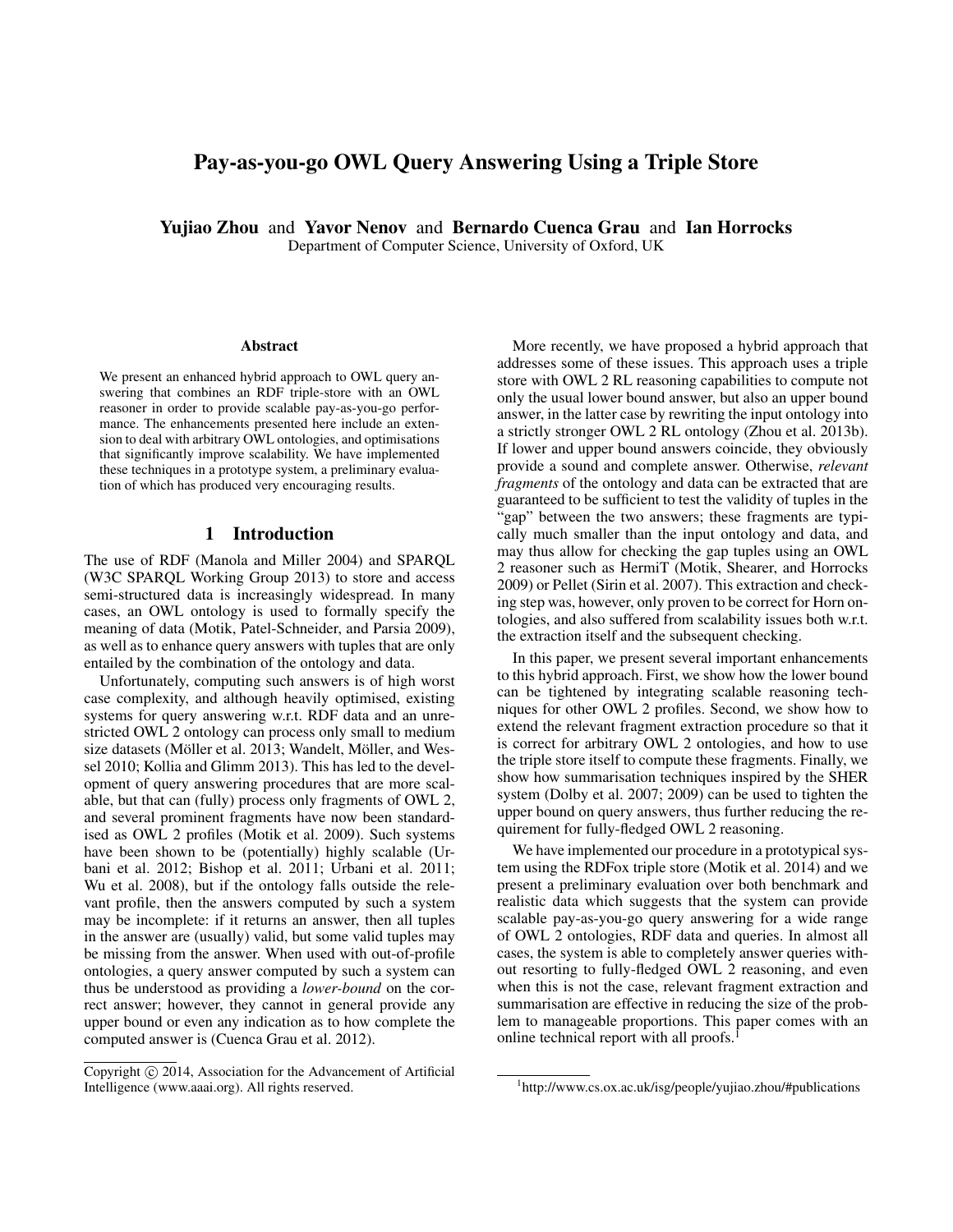### 2 Preliminaries

We adopt standard first order logic notions, such as variables, constants, atoms, formulas, clauses, substitutions, satisfiability, and entailment (Bachmair and Ganzinger 2001). We also assume basic familarity with OWL 2 (Motik, Patel-Schneider, and Parsia 2009) and its profiles (Motik et al. 2009).

Datalog Languages Extended datalog languages are wellknown KR formalisms based on rules, and they have many connections with OWL 2. A generalised rule (or just a *rule*) is a function-free first order sentence of the form

$$
\forall \mathbf{x} \, (\bigwedge_{j=0}^{n} B_j(\mathbf{x}) \to \bigvee_{i=0}^{m} \exists \mathbf{y}_i \, \varphi_i(\mathbf{x}, \mathbf{y}_i))
$$

where  $B_i(\mathbf{x})$  are *body* atoms and  $\varphi_i$  are conjunctions of *head* atoms. The universal quantifiers are left implicit from now on. A rule is *Horn* if  $m \leq 1$ , and it is *datalog* if it is Horn and does not contain existential quantifiers. A *fact* is a ground atom and a *dataset* is a finite set of facts. A *knowledge base* K consists of a finite set of rules and a dataset. We treat equality  $(\approx)$  in knowledge bases as an ordinary predicate, but assume that every knowledge base in which equality occurs contains the axioms of equality for its signature. Each OWL 2 ontology can be normalised as one such knowledge base using the correspondence of OWL and first order logic and a variant of the structural transformation (see (Motik, Shearer, and Horrocks 2009) for detais); furthermore, each OWL 2 RL ontology corresponds to a datalog knowledge base. From now on, we interchangeably use ontologies and the knowledge bases they correspond to; in particular, we use OWL 2 RL and datalog interchangeably.

Queries We focus on *conjunctive query answering* as the key reasoning problem. A *query* is a formula of the form  $q(x) = \exists y \varphi(x, y)$  with  $\varphi(x, y)$  a conjunction of atoms. Usually, we omit the *distinguished* variables x of queries and write just q. The query is *atomic* if  $\varphi(\mathbf{x}, \mathbf{y})$  is a single atom. A tuple of individuals a is a *(certain) answer* to q w.r.t. a set of sentences F iff  $\mathcal{F} \models q(\mathbf{a})$ . The set of all answers to  $q(\mathbf{x})$  w.r.t. F is denoted by cert $(q, \mathcal{F})$ .

Datalog Reasoning There are two main techniques for query answering over a datalog knowledge base K. *Forward chaining* computes the set  $Mat(\mathcal{K})$  of facts entailed by  $\mathcal{K}$ , called the *materialisation* of K. A query q over K can be answered directly over the materialisation. *Backward chaining* treats a query as a conjunction of atoms (a *goal*). An *SLD (Selective Linear Definite) resolvent* of a goal  $A \wedge \psi$  with a datalog rule  $\varphi \to C_1 \wedge \cdots \wedge C_n$  is a goal  $\psi \theta \wedge \varphi \theta$ , with  $\theta$  the MGU (Most General Unifier) of A and  $C_j$ , for some  $1 \leq j \leq n$ . An *SLD proof* of a goal  $G_0$  in K is a sequence of goals  $(G_0, \ldots, G_n)$  with  $G_n$  the empty goal ( $\square$ ), and each  $G_{i+1}$  a resolvent of  $G_i$  and a rule in  $K$ .

### 3 Overview

Background The main idea behind our hybrid approach to query answering is to exploit a datalog-based triple store to compute both lower bound (sound but possibly incomplete)

| Foreman $(x) \rightarrow$ Manag $(x)$ $(T_1)$                |  |
|--------------------------------------------------------------|--|
| $\mathsf{Superv}(x) \to \mathsf{Manag}(x)$ (T <sub>2</sub> ) |  |
|                                                              |  |

 $\textsf{Management}(x)$  → Superv $(x)$   $\lor \exists y.(\textsf{boss}(x,y) \land \textsf{Management}(y))$  (T<sub>3</sub>)

$$
\mathsf{Superv}(x) \land \mathsf{boss}(x, y) \to \mathsf{Worker}(y) \quad (T_4)
$$

TeamLead(x)  $\land$  boss(x, y)  $\land$  Manag(y)  $\rightarrow$  (T<sub>5</sub>)

 $\text{Manag}(x) \rightarrow \exists y.(\text{boss}(x, y))$  (T<sub>6</sub>)

| $\mathsf{Manag}(Sue)$ |         | boss(Dan, Ben)       | $(D_4)$ |
|-----------------------|---------|----------------------|---------|
|                       | $(D_1)$ | $\mathsf{Manag}(Jo)$ | $(D_5)$ |
| Superv(Dan)           | $(D_2)$ | TeamLead(Jo)         | $(D_6)$ |
| Superv(Rob)           | $(D_3)$ | boss(Jane, Rob)      | $(D_7)$ |

Figure 1: Example knowledge base  $\mathcal{K}^{ex}$ .

and upper bound (complete but possibly unsound) query answers (Zhou et al. 2013a; 2013b). Given a knowledge base  $K$  and a query  $q$ , this is achieved by computing datalog knowledge bases  $\mathcal{L}(\mathcal{K})$  and  $\mathcal{U}(\mathcal{K})$  s.t. cert $(q, \mathcal{L}(\mathcal{K})) \subseteq$ cert $(q, \mathcal{K}) \subseteq$  cert $(q, \mathcal{U}(\mathcal{K}))$ . In (Zhou et al. 2013a),  $\mathcal{L}(\mathcal{K})$ was simply the subset of datalog rules in  $K$  and hence  $\mathcal{K} \models \mathcal{L}(\mathcal{K})$ . In turn,  $\mathcal{U}(\mathcal{K})$  is the result of consecutively applying the transformations  $\Sigma$ ,  $\Xi$  and  $\Psi$  defined next.  $\Sigma$ renders a knowledge base into a set of clauses via standard Skolemisation. Ξ transforms a set of clauses into a satisfiable set of Horn clauses, by first adding a nullary atom ⊥ to each negative clause, and then splitting each non-Horn clause into several clauses (one for each positive literal). Finally,  $\Psi$  transforms the output of  $\Xi$  by replacing each functional term by a fresh constant and replacing clauses by their equivalent datalog rules. Both,  $\mathcal{L}(\mathcal{K})$  and  $\mathcal{U}(\mathcal{K})$  are independent from query and data (they depend on the rules in  $K$ ).

We demonstrate these basic ideas using the knowledge base  $K^{ex}$  in Figure 1, which we use as a running example. The query  $q^{ex}$  asks for individuals that manage a worker.

$$
q^{ex}(x) = \exists y (\text{boss}(x, y) \land \text{Worker}(y))
$$

We have that  $\text{cert}(q^{ex}, \mathcal{K}^{ex}) = \{Dan, Rob, Jo\}$ . The lower bound knowledge base  $\mathcal{L}(\mathcal{K}^{ex})$  consists of facts  $D_1 - D_7$  and the following datalog rules.

Foreman $(x) \rightarrow$  Manag $(x)$  (L<sub>1</sub>)

$$
\mathsf{Superv}(x) \to \mathsf{Manag}(x) \qquad (L_2)
$$

$$
\mathsf{Superv}(x) \land \mathsf{boss}(x, y) \to \mathsf{Worker}(y) \tag{L_4}
$$

$$
Teamlead(x) \land boss(x, y) \land Manag(y) \rightarrow (L_5)
$$

The upper bound  $U(\mathcal{K}^{ex})$  extends  $\mathcal{L}(\mathcal{K}^{ex})$  with the rules given next, where  $c_1$  and  $c_2$  are fresh constants:

$$
\mathsf{Manag}(x) \to \mathsf{Superv}(x) \tag{U_3^1}
$$

$$
\mathsf{Manag}(x) \to \mathsf{boss}(x, c_1) \tag{$U_3^2$}
$$

$$
\mathsf{Manag}(x) \to \mathsf{Manag}(c_1) \tag{U_3^3}
$$

$$
\mathsf{Manag}(x) \to \mathsf{boss}(x, c_2) \tag{U_6}
$$

It is easy to verify that cert $(q^{ex}, \mathcal{L}(\mathcal{K}^{ex})) = \{Dan\}$  and that cert $(q^{ex}, \mathcal{U}(\mathcal{K}^{ex})) = \{Sue, Dan, Rob, Jo\}.$ 

For a knowledge base  $K$  like the one above, for which cert $(q, \mathcal{L}(\mathcal{K})) \subseteq$  cert $(q, \mathcal{U}(\mathcal{K}))$ , we check for each "gap"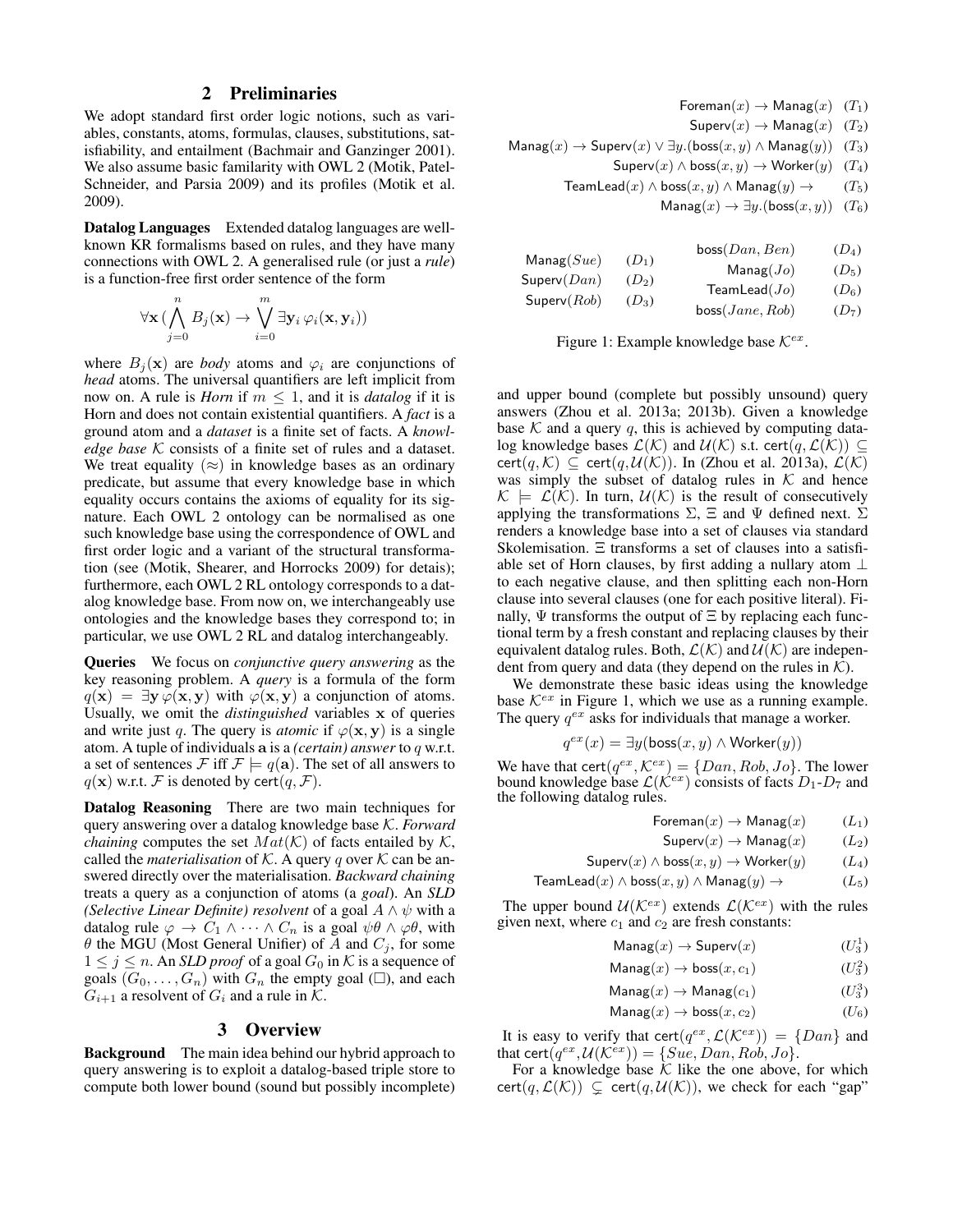tuple  $\mathbf{a} \in \text{cert}(q, \mathcal{U}(\mathcal{K})) \setminus \text{cert}(q, \mathcal{L}(\mathcal{K}))$  whether  $\mathbf{a} \in$  $cert(q, \mathcal{K})$ . This could be achieved simply by using a fullyfledged OWL 2 reasoner to check if  $K \models q(\mathbf{a})$ , but this is typically not feasible for large datasets (Zhou et al. 2013a). In order to address this issue, we use backwards chaining reasoning over  $U(\mathcal{K})$  to extract a (typically small) relevant subset  $\mathcal{K}_f$  of the original knowledge base  $\mathcal K$  such that  $\mathbf{a} \in \text{cert}(q, \mathcal{K})$  iff  $\mathbf{a} \in \text{cert}(q, \mathcal{K}_f)$ ; a fully-fledged OWL 2 reasoner is then used to compute cert $(q, \mathcal{K}_f)$  (Zhou et al. 2013b). Unfortunately, this fragment extraction technique is only answer preserving for Horn ontologies, and thus the technique as a whole can only guarantee to compute sound and complete answers when  $K$  is Horn. Moreover, the extraction technique can lead to memory exhaustion in practice, and even when successful, computing cert $(q, K_f)$  can still be challenging for fully-fledged OWL 2 reasoners (Zhou et al. 2013a).

New Contributions In the following sections we show how our technique can be extended so as to deal with arbitrary ontologies, and to improve the quality and scalability of lower and upper bound computations. In Section 4, we show how the lower bound answer can be tightened by additionally applying other scalable query answering procedures that also rely on datalog reasoning. In Section 5, we show how our fragment extraction technique can be extended to deal with non-Horn ontologies, and how the datalog engine itself can be used to perform the extraction. Finally, in Section 6, we show how a summarisation technique inspired by the SHER system can be used to tighten the upper bound by ruling out "obvious" non-answers, and how we can further exploit this idea to reduce the number of calls to the fullyfledged OWL 2 reasoner.

Our approach is *pay-as-you-go* in the sense that the bulk of the computation is delegated to a highly scalable datalog engine. Although our main goal is to answer queries over OWL 2 ontologies efficiently, our technical results are very general and hence our approach is not restricted to OWL. More precisely, given a first-order KR language  $L$  that can be captured by generalised rules and over which we want to answer conjunctive queries, our only assumption is the availability of a fully-fledged reasoner for L and a datalog reasoner, which are both used as a "black box".

Related techniques. The SCREECH system (Tserendorj et al. 2008) first exploits the KAON2 reasoner (Hustadt, Motik, and Sattler 2007) to rewrite a  $\mathcal{SHIQ}$  ontology into disjunctive datalog while preserving atomic queries, and then transforms ∨ into ∧; the resulting over-approximation can be used to compute upper bound query answers. However, this technique is restricted to  $\mathcal{SHIQ}$  ontologies and atomic queries; furthermore, the set of rules obtained from KAON2 can be expensive to compute, as well as of exponential size. Both the QUILL system (Pan, Thomas, and Zhao 2009) and the work of (Wandelt, Möller, and Wessel 2010) underapproximate the ontology into OWL 2 QL; however, neither approximation is independent of both query and data, and using OWL 2 QL increases the chances that the approximated ontology will be unsatisfiable.

The SHER system uses summarisation (see Section 6 for

details) to efficiently compute an upper bound answer, with exact answers then being computed via successive relaxations (Dolby et al. 2007; 2009). The technique has been shown to be scalable in practice, but it is only known to be applicable to  $\mathcal{SHIN}$  and atomic queries, and is less modular than our approach. In contrast, our approach can profitably exploit the summarisation technique, and could even improve scalability for the hardest queries by replacing HermiT with SHER when the extracted fragment is  $\mathcal{SHIN}$ .

#### 4 Tightening Lower Bounds

A direct way to compute lower bound answers given  $K$  and q is to select the datalog fragment  $\mathcal{L}(\mathcal{K})$  of K and compute cert(q,  $\mathcal{L}(\mathcal{K})$ ) using the datalog engine. If K is an OWL 2 knowledge base, however, it is possible to further exploit the datalog engine to compute a larger set of lower bound answers. To this end, of particular interest is the *combined approach* introduced to handle query answering in  $\mathcal{ELHO}_{\perp}^{r}$ (Stefanoni, Motik, and Horrocks 2013)—a logic that captures most of OWL 2 EL. Given an  $\mathcal{ELHO}_{\perp}^{r}$  knowledge base  $K'$  and a query q, the combined approach first computes the upper bound datalog program  $\mathcal{U}(\hat{\mathcal{K}}')$  and the corresponding answers cert $(q, U(\overline{K}'))$ . A subsequent filtering step  $\Phi$ , which is efficiently implementable, guarantees to eliminate all spurious tuples; the resulting answer  $\Phi(\text{cert}(q, \mathcal{U}(\mathcal{K}')))$ is thus sound and complete w.r.t.  $q$  and  $K'$ .

The combined approach is clearly compatible with ours. Given an OWL 2 knowledge base  $K$  and query q, the procedure we use consists of the following steps. First, as in our earlier work, we select the datalog fragment  $\mathcal{K}_1 = \mathcal{L}(\mathcal{K}),$ and compute the materialisation  $Mat(\mathcal{K}_1)$  using the datalog engine. Second, we select the subset  $\mathcal{K}_2$  of  $\mathcal K$  corresponding to  $\mathcal{ELHO}_{\perp}^{r}$  axioms and Skolemise existential quantifiers to constants to obtain  $\mathcal{U}(\mathcal{K}_2)$ . Then, we further compute the answers cert(q,  $\mathcal{U}(\mathcal{K}_2) \cup Mat(\mathcal{K}_1)$ ). Finally, we apply the aforementioned filtering step Φ to obtain the final set of lower bound answers. Note that  $\mathcal{K}_1$  and  $\mathcal{K}_2$  are, in general, neither disjoint nor contained within each other.

The  $\mathcal{ELHC}_\bot$  fragment for our running example  $\mathcal{K}^{ex}$  consists of axioms  $T_1$ ,  $T_2$ ,  $T_4$  and  $T_6$ , and the resulting new lower bound answer of  $q^{ex}$  is the set  $\{Dan, Rob\}$ .

#### 5 Computing Relevant Fragments

If lower and upper bound answers coincide, and  $\mathcal{U}(\mathcal{K})$  does not entail the nullary atom ⊥, then we have fully answered the query  $q$ . Otherwise, we consider the remaining candidate answers  $S$  and compute a (hopefully small) fragment of  $K$ that is sufficient to determine whether  $K$  is satisfiable, as well as whether each tuple in  $S$  is indeed an answer to  $q$ .

The Horn Case In (Zhou et al. 2013b) we proposed an algorithm for computing such a fragment for the specific case where  $K$  is Horn. The algorithm proceeds in two steps. First, if  $U(K)$  is found to entail ⊥, the algorithm computes a fragment  $\mathcal{K}_\perp$  of  $\mathcal{K}$ . If  $\mathcal{K}$  is found to be satisfiable, then the algorithm computes  $\mathcal{K}_{[q,S]}$  for the relevant candidate answers S and checks each of them using the fully-fledged reasoner. The relevant fragment extraction is done by an inspection of all SLD proofs in  $U(\mathcal{K})$  of  $\perp$  (for the first step) and each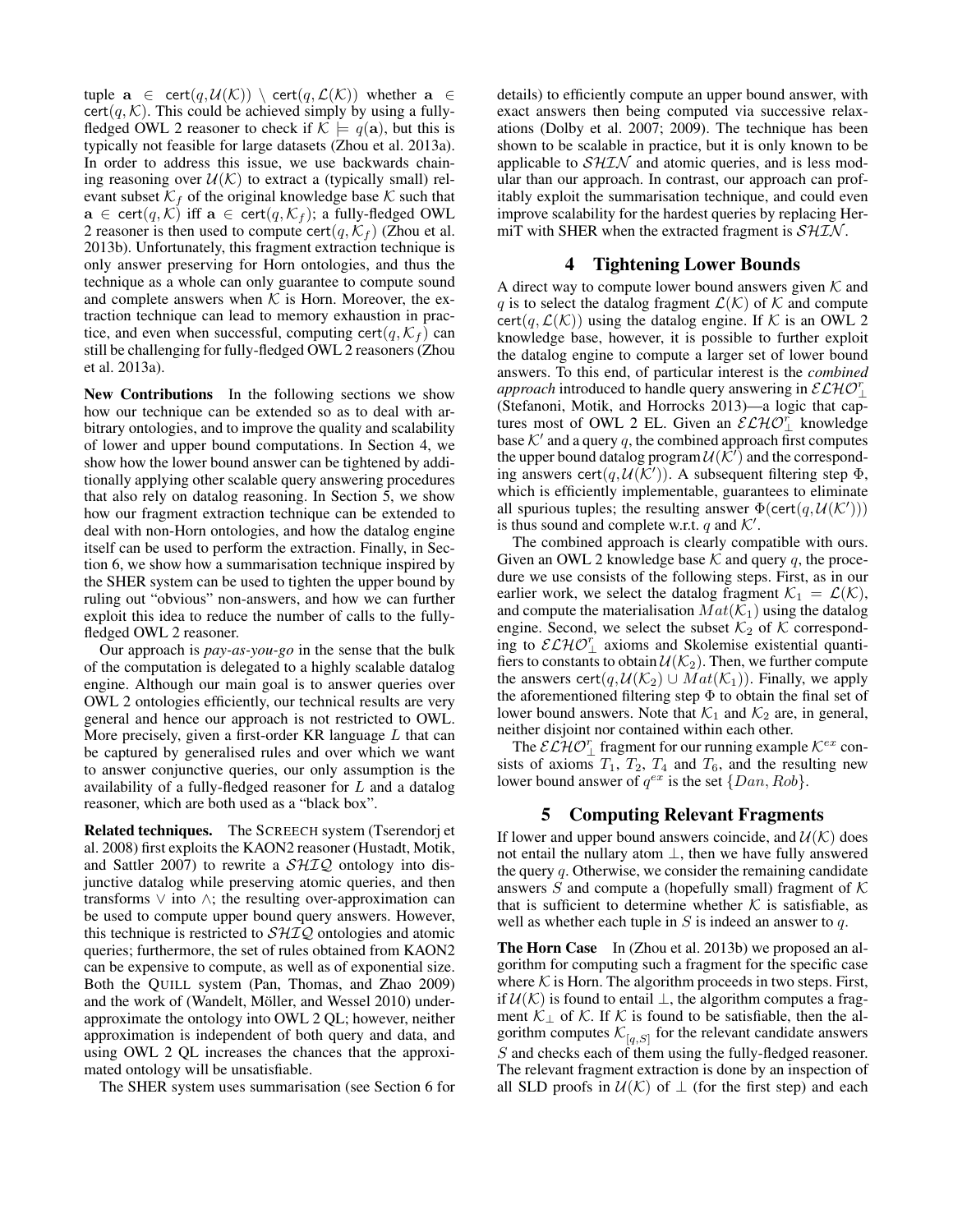| $b(R, y) \wedge W(y)$   |                    |
|-------------------------|--------------------|
| $M(R) \wedge W(y)$      | by $U_{\rm 6}$     |
| $S(R) \wedge W(c_1)$    | by $U_3^3$         |
| $W(c_1)$                | by $D_2$           |
| $S(x) \wedge m(x, c_1)$ | by $\mathit{L}_4$  |
| $b(R,c_2)$              | by $D_2$           |
| M(R)                    | by $U_{\rm 6}$     |
| S(R)                    | by $\mathcal{L}_2$ |
| П                       | by $D_2$           |
|                         |                    |

Table 1: An SLD proof of  $q^{ex}(Rob)$  in  $\mathcal{U}(\mathcal{K}^{ex})$ 

answer in  $S$  (for the second step). The two fragments are defined as follows.

**Definition 1.** Let  $K$  be a knowledge base,  $q(\mathbf{x})$  be a query, and *S* be a set of tuples. Then  $\mathcal{K}_{\bot}$  (resp.  $\mathcal{K}_{[q,S]}$ ) is the set of *all*  $\alpha \in \mathcal{K}$  *for which there exists*  $\beta \in \mathcal{U}(\alpha)$  *involved in an SLD proof of*  $\perp$  *(resp.*  $Q(\mathbf{a})$ *, for some*  $\mathbf{a} \in S$ *) in*  $\mathcal{U}(\mathcal{K})$ *.* 

Consider the SLD proof of  $q^{ex}(Rob)$  in  $\mathcal{U}(\mathcal{K}^{ex})$  presented in Table 1, where predicates and constants are abbreviated to their first letters. By Definition 1,  $T_2$ ,  $T_4$ ,  $T_6$ , and  $D_2$  are included in  $\mathcal{K}^{ex}$ <sub>[q<sup>ex</sup>,{Rob}]</sub>, which will entail  $q^{ex}$ (Rob). Note that, in general we need to consider *all* proofs of  $q^{ex}(Rob)$ in  $\mathcal{U}(\mathcal{K}^{ex})$ , since  $\mathcal{U}(\mathcal{K}^{ex})$  overapproximates  $\mathcal{K}^{ex}$ .

This technique is, however, only complete for Horn knowledge bases. Indeed, recall that  $Jo \in \text{cert}(q^{ex}, \mathcal{K}^{ex})$ , and note that every fragment of  $K^{ex}$  that entails  $q^{ex}(Jo)$ must include rule  $T_5$ . According to Definition 1,  $\overline{\mathcal{K}}_{[q,\{J_0\}]}$ will include  $T_5$  if and only if  $L_5$  is used in an SLD proof of  $q^{ex}(Jo)$  in  $\mathcal{U}(\mathcal{K}^{ex})$ . However, no such proof will involve  $L_5$ , since the goal  $q^{ex}(Jo)$  does not involve  $\perp$ , and there is no way of eliminating  $\perp$  from a goal using the rules in  $\mathcal{U}(\mathcal{K}^{ex})$ since they do not contain  $\perp$  in their bodies.

The General Case This technique can be extended to the general case by taking into account interactions between non-Horn rules and rules with  $\perp$  in the head. In particular, we show that extending  $\mathcal{K}_{[q,S]}$  with  $\mathcal{K}_{\perp}$  when checking candidate answers suffices to ensure completeness.

**Theorem 1.** Let  $K$  be a knowledge base,  $q(\mathbf{x})$  a conjunctive *guery, and* S *a set of tuples. Then,* K *is satisfiable iff*  $K_1$  *is satisfiable; furthermore, if* K *is satisfiable, then,*

$$
\mathcal{K} \models q(\mathbf{a}) \text{ iff } \mathcal{K}_{[q,S]} \cup \mathcal{K}_{\perp} \models q(\mathbf{a}) \quad \text{for each } \mathbf{a} \in S.
$$

Consider the proofs of  $\perp$  and  $q^{ex}(Jo)$  presented in Table 2. According to Definition 1,  $\{T_3, \ldots, T_6, D_5, D_6\}$  is a subset of  $\mathcal{K}_{\perp}\!\cup\!\mathcal{K}_{[q^{ex},\{Jo\}]},$  and, hence, one can readily check that  $q^{ex}(Jo)$  is entailed by  $\mathcal{K}_{\perp} \cup \mathcal{K}_{[q^{ex},\{Jo\}]}$ .

The proof of Theorem 1 is involved, and details are deferred to our online appendix. Nonetheless, we sketch the arguments behind the proof. A first observation is that, w.l.o.g., we can restrict ourselves to the case where  $q$  is atomic.

**Lemma 1.** *Let* K *be a knowledge base*,  $q(\mathbf{x}) = \exists \mathbf{y} \varphi(\mathbf{x}, \mathbf{y})$ *be a conjunctive query,* S *be a set of tuples,* Q *be a fresh predicate, and let*  $K' = K_{[q,S]} \cup K_{\perp}$ *, then* 

$$
\mathcal{K}' \models q(\mathbf{a}) \text{ iff } \mathcal{K}' \cup \{ \varphi(\mathbf{x}, \mathbf{y}) \to Q(\mathbf{x}) \} \models Q(\mathbf{a})
$$

| by $L_5$   |                         | by $U_6$                                      |
|------------|-------------------------|-----------------------------------------------|
| by $D_6$   | $W(c_2)$                | by $D_5$                                      |
| by $U_6$   | $S(x) \wedge m(x, c_2)$ | by $L_4$                                      |
| by $D_5$   | $M(x) \wedge m(x, c_2)$ | by $U_3^1$                                    |
| by $U_3^3$ | $b(J,c_2)$              | by $D_5$                                      |
| by $D_5$   | M(J)                    | by $U_6$                                      |
|            |                         | by $D_5$                                      |
|            |                         | $b(J, y) \wedge W(y)$<br>$M(J) \wedge W(c_2)$ |

Table 2: SLD proofs in  $\mathcal{U}(\mathcal{K}^{ex})$  of  $\perp$  and  $q^{ex}(Jo)$ 

The crux of the proof relies on the following properties of the transformation  $\Xi$  (the step in the definition of  $U$  which splits each non-Horn clause C into different Horn clauses).

Lemma 2. *Let* N *be a set of first-order clauses. Then:*

- *if*  $C \in \mathcal{N}$  participates in a refutation in  $\mathcal{N}$ , then every  $C' \in \Xi(C)$  *is part of an SLD proof of*  $\bot$  *in*  $\Xi(\mathcal{N})$ *;*
- *if* C ∈ N *participates in a resolution proof in* N *of an atomic query*  $Q(\mathbf{a})$ , then each  $C' \in \Xi(\overline{C})$  participates in *an SLD proof of*  $\perp$  *or*  $Q(\mathbf{a})$  *in*  $\Xi(\mathcal{N})$ *.*

Thus, by Lemma 2, each resolution proof in a set of clauses  $\mathcal N$  can be mapped to SLD proofs in  $\Xi(\mathcal N)$  that "preserve" the participating clauses. The following lemma, which recapitulates results shown in (Zhou et al. 2013a), allows us to restate Lemma 2 for  $\Psi \circ \Xi$  instead of  $\Xi$ .

**Lemma 3.** Let  $H$  be a set of first-order Horn clauses,  $Q(\mathbf{x})$ *be an atomic query, and* a *be a tuple of constants. If a clause* C participates in an SLD proof of  $Q(\mathbf{a})$  in  $H$ , then  $\Psi(C)$ *participates in an SLD proof of*  $Q(\mathbf{a})$  *in*  $\Psi(\mathcal{H})$ *.* 

With these Lemmas in hand, we can exploit the refutational completeness of resolution and the entailment preservation properties of Skolemisation to show Theorem 1.

Fragment Computation The computation of the relevant fragments requires a scalable algorithm for "tracking" all rules and facts involved in SLD proofs for datalog programs. We present a novel technique that delegates this task to the datalog engine itself. The main idea is to extend the datalog program with additional rules that are responsible for the tracking; in this way, relevant rules and facts can be obtained directly from the materialisation of the modified program.

Definition 2. *Let* K *be a datalog knowledge base and let* F *be a set of facts in*  $Mat(K)$ *. Then,*  $\Delta(K, F)$  *is the datalog program containing the rules and facts given next:*

- *each rule and fact in* K*;*
- *a fact*  $\overline{P}(\mathbf{a})$  *for each fact*  $P(\vec{a})$  *in*  $F$ *;*
- *the following rules for each rule* r ∈ K *of the form*  $B_1(\mathbf{x}_1), \ldots, B_m(\mathbf{x}_m) \to H(\mathbf{x})$ , and every  $1 \leq i \leq m$ :

$$
\bar{H}(\mathbf{x}) \wedge B_1(\mathbf{x}_1) \wedge \ldots, B_m(\mathbf{x}_m) \to \mathbf{S}(\mathbf{c_r}) \qquad (1)
$$

$$
\bar{H}(\mathbf{x}) \wedge B_1(\mathbf{x}_1), \ldots \wedge B_m(\mathbf{x}_m) \to \bar{B}_i(\mathbf{x}_i) \qquad (2)
$$

*where*  $c_r$  *is a fresh constant for each rule r, and* **S** *is a globally fresh predicate.*

The auxiliary predicates  $\overline{P}$  are used to record facts involved in proofs; in particular, if  $\overline{P}(\overline{c})$  is contained in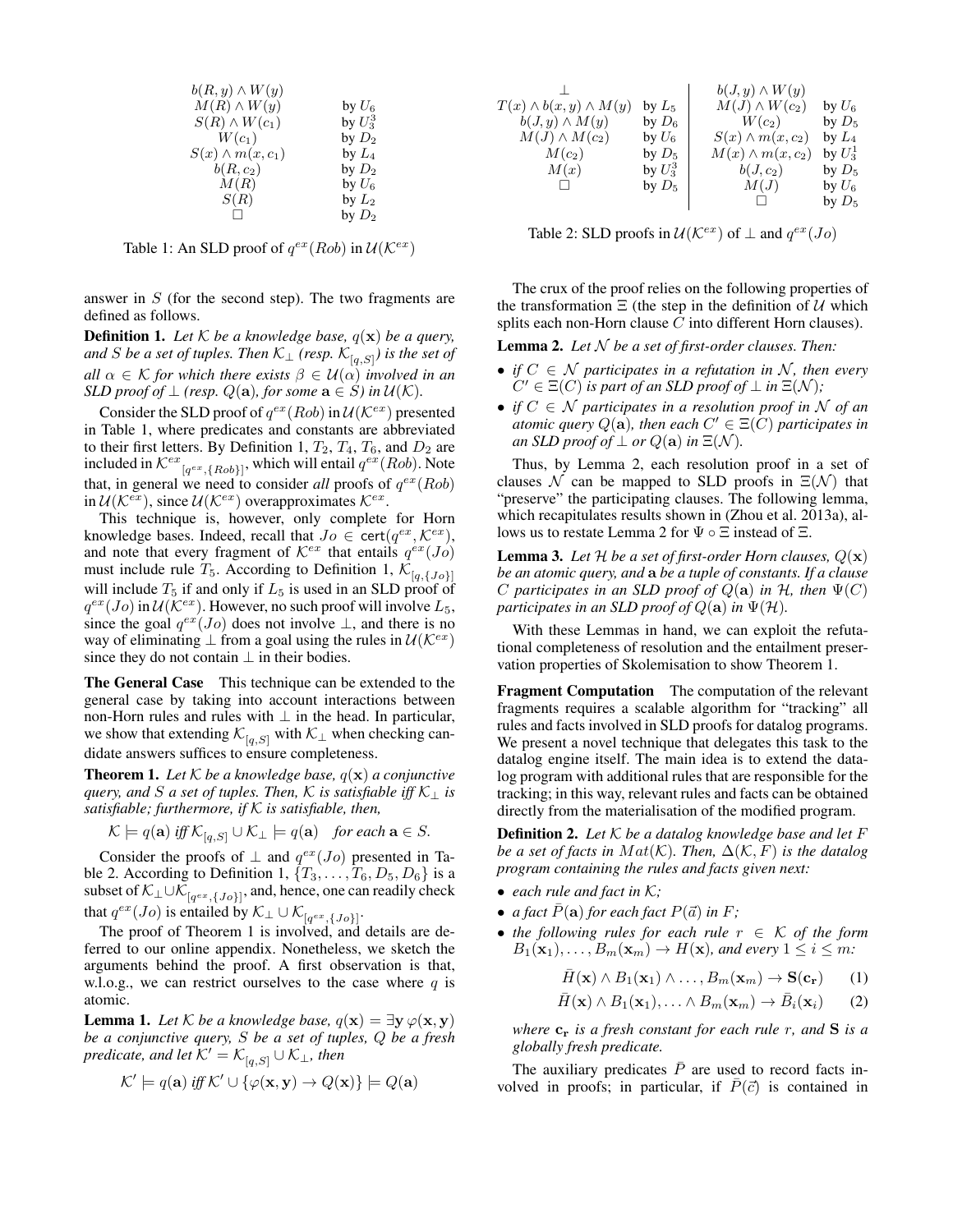$Mat(\Delta(\mathcal{K}, F))$ , then we can conclude that  $P(\vec{c})$  participates in an SLD proof in  $K$  of a fact in  $F$ . Furthermore, each rule  $r \in \mathcal{K}$  is represented by a fresh constant  $c_r$ , and S is a fresh predicate that is used to record rules of  $K$  involved in proofs. In particular, if  $\mathbf{S}(\mathbf{c}_r)$  is contained in  $Mat(\Delta(\mathcal{K}, F))$ , then we can conclude that rule r participates in an SLD proof in  $K$ of a fact in  $F$ . The additional rules (1) and (2) are responsible for the tracking and make sure that the materialisation of  $\Delta(K, F)$  contains the required information. Indeed, if there is an instantiation  $B_1(\mathbf{a}_1) \wedge \ldots \wedge B_m(\mathbf{a}_m) \rightarrow H(\mathbf{a})$  of a rule  $r \in \Delta$ , then, by virtue of (1),  $c_r$  will be added to S, and, by virtue of (2), each  $\bar{B}_i(\mathbf{a}_i)$ , for  $1 \leq i \leq m$ , will be derived. Correctness is established as follows.

Theorem 2. *Let* K *be a datalog knowledge base and let* F *be a set of facts in*  $Mat(K)$ *. Then, a fact*  $P(\mathbf{a})$  *(resp. a rule* r*) in* K *participates in an SLD proof of some fact in* F *iff*  $P(\mathbf{a})$  *(resp.*  $\mathbf{S}(\mathbf{c}_r)$ *) is in*  $Mat(\Delta(\mathcal{K}, F))$ *.* 

# 6 Summarisation and Answer Dependencies

Once the relevant fragment has been computed, we still need to check, using the fully-fledged reasoner, whether it entails each candidate answer. This can be computationally expensive if either the fragment is large and complex, or there are many candidate answers to verify.

Data Summarisation To address these issues, we first exploit summarisation techniques (Dolby et al. 2007) to efficiently prune candidate answers. The main idea behind summarisation is to "shrink" the data in a knowledge base by merging all constants that instantiate the same unary predicates. Since summarisation is equivalent to extending the knowledge base with equality assertions between constants, the summarised knowledge base entails the original one by the monotonicity of first-order logic.

Definition 3. *Let* K *be a knowledge base. A* type T *is a set of unary predicates; for a constant a in K, we say that*  $T =$  ${A \mid A(a) \in \mathcal{K}}$  *is the type for a. Furthermore, for each type* T, let  $c_T$  be a globally fresh constant uniquely associated *with* T*. The* summary function *over* K *is the substitution* σ *mapping each constant a in*  $K$  *to*  $c_T$ *, where*  $T$  *is the type for* a*. Finally, the knowledge base* σ(K) *obtained by replacing each constant* a *in*  $K$  *with*  $\sigma(a)$  *is called the* summary *of*  $K$ *.* 

By summarising a knowledge base in this way, we thus overestimate the answers to queries (Dolby et al. 2007).

Proposition 3. *Let* K *be a knowledge base, and let* σ *be the summary function over* K*. Then, for every conjunctive query q we have*  $\sigma(\text{cert}(q, \mathcal{K})) \subseteq \text{cert}(\sigma(q), \sigma(\mathcal{K}))$ .

Summarisation can be exploited to detect spurious answers in S: if a candidate answer is not in cert( $\sigma(q)$ ,  $\sigma(K)$ ), then it is not in cert $(q, K)$ . Since summarisation can significantly reduce the size of a knowledge base, we can efficiently detect non-answers even if checking each of them over the summary requires calling the OWL reasoner.

Corollary 1. *Let* K *be a knowledge base, let* q *be a query, let* S *be a set of tuples, and let*  $\widetilde{\mathcal{K}}' = \mathcal{K}_{[q,S]} \cup \mathcal{K}_{\perp}$ . Fur*thermore, let σ be the summary function over* K'. Then,  $\sigma(\mathcal{K}') \not\models \sigma(q(\mathbf{a}))$  *implies*  $\mathcal{K} \not\models q(\mathbf{a})$  *for each*  $\mathbf{a} \in S$ .

| Data        | DL.                                   | Axioms  | Facts             |
|-------------|---------------------------------------|---------|-------------------|
| LUBM(n)     | $\mathcal{S} \mathcal{H} \mathcal{I}$ | 93      | $10^5 n$          |
| $UOBM-(n)$  | $S$ H.T.N                             | 314     | $2 \times 10^5 n$ |
| FI Y        | SRI                                   | 144,407 | 6.308             |
| $DBPedia^+$ | SHOIN                                 | 1,757   | 12,119,662        |
| <b>NPD</b>  | $\overline{SHLF}$                     | 819     | 3,817,079         |

Table 3: Statistics for test data

| Strategy         | Solved | Univ | lavg. |
|------------------|--------|------|-------|
| RL Bounds        | 14     | 1000 | 10.7  |
| + EL Lower Bound |        | 1000 | 70    |
| + Sum, Dep       | 24     | 100  |       |

Table 4: Result for LUBM

Exploiting dependencies between answers In this last step, we try to further reduce the calls to the fully-fledged reasoner by exploiting dependencies between the candidate answers in  $S$ . Consider tuples a and b in  $S$  and the dataset  $D$ in the relevant fragment  $\overline{\mathcal{K}}_{[q,S]} \cup \mathcal{K}_{\perp}$ ; furthermore, suppose we can find an endomorphism h of  $D$  in which  $h(\mathbf{a}) = \mathbf{b}$ . If we can determine (by calling the fully-fledged reasoner) that b is a spurious answer, then so must a be; as a result, we no longer need to call the reasoner to check a. We exploit this idea to compute a dependency graph having candidate answer tuples as nodes and an edge (a, b) whenever an endomorphism in  $D$  exists mapping a to b. Computing endomorphisms is, however, a computationally hard problem, so we have implemented a sound (but incomplete) greedy algorithm that allows us to approximate the dependency graph.

# 7 Evaluation

We have implemented a prototype based on RDFox and HermiT (v. 1.3.8). In our experiments we used the LUBM and UOBM benchmarks, as well as the Fly Anatomy ontology, DBPedia and NPD FactPages (their features are summarised in Table 3). Data, ontologies, and queries are available online.<sup>2</sup> We compared our system with Pellet (v. 2.3.1) and TrOWL (Thomas, Pan, and Ren 2010) on all datasets. While Pellet is sound and complete for OWL 2, TrOWL relies on approximate reasoning and does not provide correctness guarantees. Tests were performed on a 16 core 3.30GHz Intel Xeon E5-2643 with 125GB of RAM, and running Linux 2.6.32. For each test, we measured materialisation times for upper and lower bound, the time to answer each query, and the number of queries that can be answered using different techniques. All times are in seconds.

LUBM Materialisation is fast on LUBM (Guo, Pan, and Heflin 2005): it takes 274s (286s) to materialise the basic lower (upper) bound entailments for LUBM(1000). These bounds match for all 14 standard LUBM queries, and we have used 10 additional queries for which this is not the case; we tested our system on all 24 queries (see Table 4 for a summary of the results). The refined lower bound was

<sup>&</sup>lt;sup>2</sup>http://www.cs.ox.ac.uk/isg/people/yujiao.zhou/#resources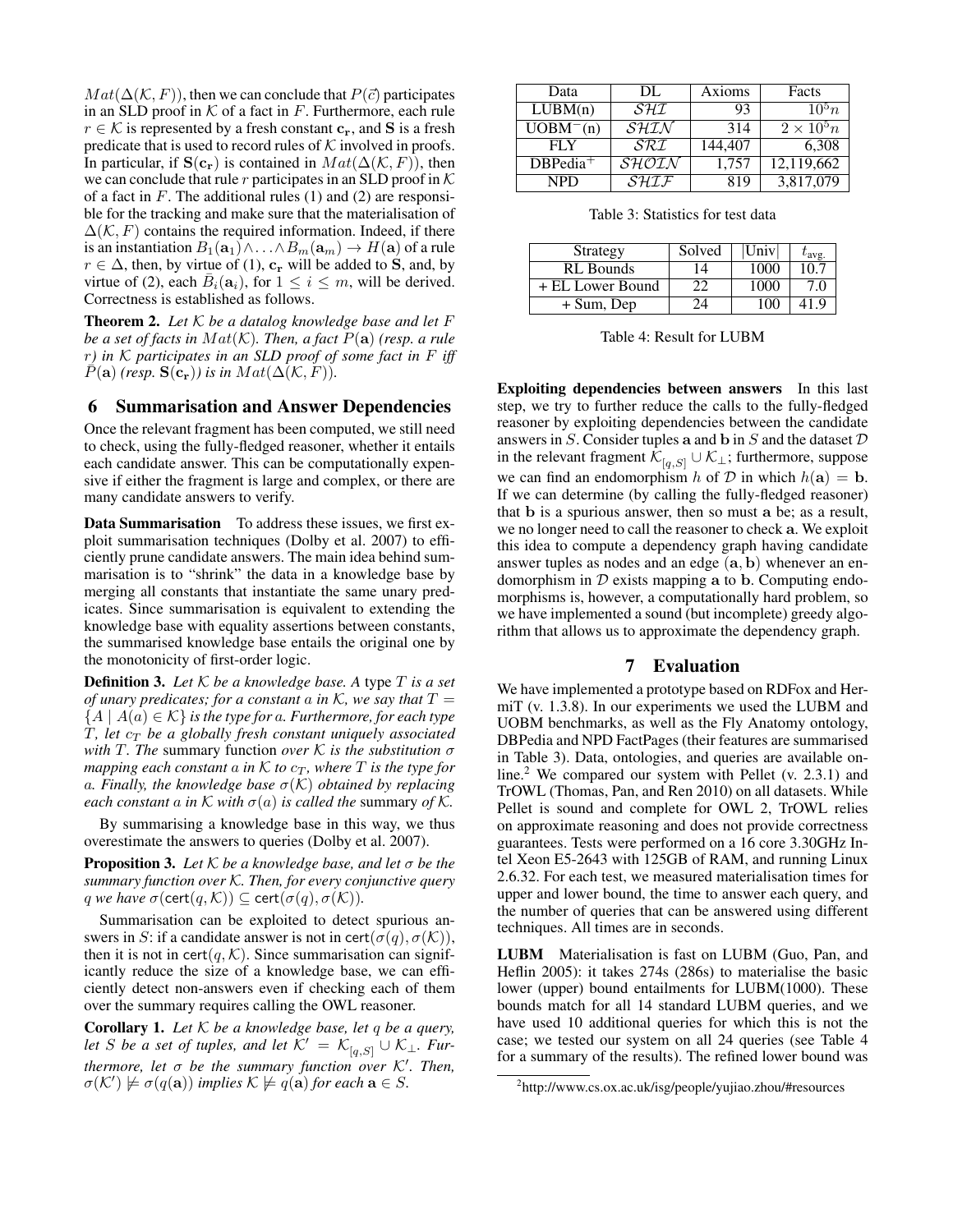| Strategy         | Solved   | Univ |     |
|------------------|----------|------|-----|
| <b>RL</b> Bounds |          | 500  | 5.8 |
| + EL Lower Bound | 12       | 500  |     |
| + Summarisation  | $\Delta$ |      |     |
| + Dependencies   | ' 5      |      |     |

Table 5: Result for UOBM<sup>−</sup>

materialised in 307s, and it matches the upper bound for 8 of the 10 additional queries; thus, our system could answer 22 of the 24 queries over LUBM(1000) efficiently in 11s on average.<sup>3</sup> For the remaining 2 queries, we could scale to LUBM(100) in reasonable time. On LUBM(100) the gaps contain 29 and 14 tuples respectively, none of which were eliminated by summarisation; however, exploiting dependencies between gap tuples reduced the calls to HermiT to only 3 and 1 respectively, with the majority of time taken in extraction (avg. 86s) and HermiT calls (avg. 384.7s). On LUBM(1000), Pellet ran out of memory. For LUBM(100), it took on average 8.2s to answer the standard queries with an initialisation overhead of 388s. TrOWL timed out after 1h on LUBM(100).

UOBM UOBM is an extension of LUBM (Ma et al. 2006). Query answering over UOBM requires equality reasoning (e.g., to deal with cardinality constraints), which is not natively supported by  $RDFox<sup>4</sup>$ , so we have used a slightly weakened ontology UOBM<sup>−</sup> for which equality is not required. Materialisation is still fast on UOBM<sup>−</sup>(500): it takes 305s (356s) to materialise the basic lower (upper) bound entailments. We have tested the 15 standard queries (see Table 5). The basic lower and upper bounds match for 9 queries, and this increases to 12 when using our refined lower bound (the latter took 312s to materialise); our system is efficient for these queries, with an avg. query answering time of less than 10s over UOBM<sup>−</sup>(500). For 2 of the remaining queries, summarisation prunes all candidate answers. Avg. times for these queries were under 40s for UOBM<sup>−</sup>(60). For the one remaining query, summarisation rules out 6245 among 6509 answers in the gap, and the dependency analysis groups all the remaining individuals. HermiT, however, takes 20s to check the representative answer for UOBM<sup>−</sup>(1), and 2000s for UOBM<sup> $-$ </sup>(10). Pellet times out even on UOBM<sup> $-$ </sup>(1). TrOWL took 237s on average to answer 14 out of the 15 queries over  $UOBM<sup>-</sup>(60);$ <sup>5</sup> however, comparison with our system reveals that TrOWL answers may be neither sound nor complete for most test queries.

Fly Anatomy Ontology Fly Anatomy is a complex ontology, rich in existential axioms, and including a dataset with over 6,000 facts. We tested it with five queries provided by the developers of the ontology. It took 1.7s (5.9s) to materialise lower (upper) bound entailments. The basic lower bounds for all queries are empty, whereas the refined lower bounds (which take 5.7s to materialise) match with the upper bound in all cases; as a result, we can answer the queries in 0.1s on average. Pellet fails to answer queries given a 1h timeout, and TrOWL returns only empty answers.

 $DBPedia<sup>+</sup>$  In contrast to Fly, the DBPedia dataset is relatively large, but the ontology is simple. To provide a more challenging test, we have used the LogMap ontology matching system (Jiménez-Ruiz et al. 2012) to extend DBPedia with a tourism ontology which contains both disjunctive and existential axioms. Since the tested systems report errors on datatypes, we have removed all axioms and facts involving datatypes. It takes 37.2s (40.7s) to materialise the basic lower (upper) bound entailments. The upper bound was unsatisfiable and it took 55.2s to check satisfiability of the  $\mathcal{K}_{\perp}$ fragment. We queried for instances of all 441 atomic concepts. Bounds matched in 439 cases (using the refined lower bound), and these queries were answered in 0.3s on average. Summarisation filtered out all gap tuples for the other 2 queries; the answer time for these was 58s. Pellet takes 280.9s to initialise and answers each query in an average time of 16.2s. TrOWL times out after 1h.

NPD FactPages The NPD FactPages ontology describes petroleum activities on the Norwegian continental shelf. The ontology is not Horn, and it includes existential axioms. As in the case of DBPedia, we removed axioms involving datatypes. Its dataset has about 4 million triples; it takes 8s (10s) to materialise the lower (upper) bound entailments. The upper bound is unsatisfiable, and it took 60s to check satisfiability of  $K_{\perp}$ . We queried for the instances of the 329 atomic concepts, and could answer all queries using a combination of lower and upper bounds and summarisation in 5s on average. Queries with matching bounds (294 out of 329) could be answered within 0.035s. Pellet took 127s to initialise, and average query answering time was 3s. TrOWL took 1.3s to answer queries on average, and its answers were complete for 320 out of the 329 queries.

#### 8 Discussion

We have proposed an enhanced hybrid approach for query answering over arbitrary OWL 2 ontologies. The approach integrates scalable and complete reasoners to provide payas-you-go performance: 772 of the 814 test queries could be answered using highly scalable lower and upper bound computations, 39 of the remaining 42 queries yielded to scalable extraction and summarisation techniques, and even for the remaining 3 queries our fragment extraction and dependency techniques greatly improved scalability. Our approach is complementary to other optimisation efforts, and could immediately benefit from alternative techniques for efficiently computing lower bounds and/or a more efficient OWL reasoner. Furthermore, our technical results are very general, and hold for any language  $L$  captured by generalised rules and over which we want to answer queries; our only assumption is the availability of a fully-fledged query engine for L and one for datalog, both used as a "black box".

There are still many possibilities for future work. For the immediate future, our main focus will be improving the fragment extraction and checking techniques so as to improve scalability for the hardest queries.

<sup>&</sup>lt;sup>3</sup>Avg. query answering times measured after materialisation.

<sup>4</sup>RDFox axiomatises equality as a congruence relation.

<sup>&</sup>lt;sup>5</sup>An exception is reported for the remaining query.